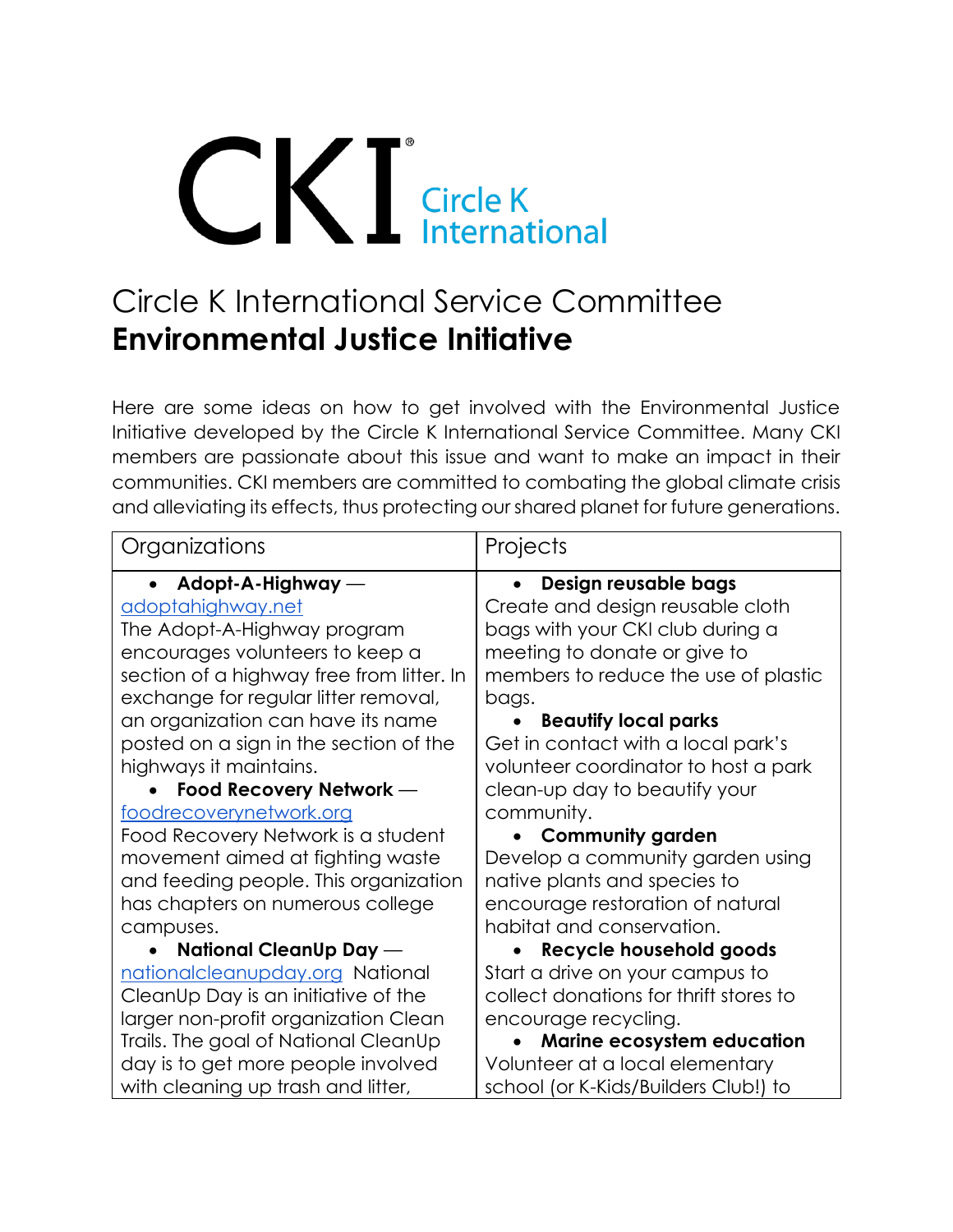focusing on natural areas such as parks, beaches and hiking trails.

• **Citizens' Climate Lobby** [citizensclimatelobby.org](https://citizensclimatelobby.org/)

Citizens' Climate Lobby is a nonpartisan, non-profit, advocacy organization. Their approach to climate education is designed to create a broad, sustainable foundation for climate action across all geographic regions and political inclinations. CCL has 590 active chapters.

#### • **Terracycle** —

#### [terracycle.com](https://www.terracycle.com/)

The TerraCycle Global Foundation addresses the complex challenges of collecting and recycling waste in emerging countries. They collaborate with local communities to offer innovative collection and recycling platforms for waste, with special emphasis on preventing plastic pollution from entering our oceans.

• **Ocean Conservancy** [oceanconservancy.org](https://oceanconservancy.org/) Ocean Conservancy is a conservation organization focusing on ocean climate and what people can do to improve it. Additionally, they promote movements like skip the straw and quit the cutlery.

#### • **The Nature Conservancy** [nature.org](https://www.nature.org/)

The Nature Conservancy is a conservation organization that focuses on protecting land and water, building healthy cities, providing food and water sustainability and climate change. educate students on humans' impact on marine ecosystems.

• **Design reusable sandwich bags**  Create DIY sandwich bags with your club out of fabric and Velcro or use fabric and cotton to create reusable tea bags to reduce waste.

• **Create a composting guide** Create a composting guide, providing a list of what is needed and where items can be found. Distribute the quide at service events, fundraisers and Kiwanis meetings/events.

• **Educate about recycling** Create a recycling guide for your community. Guidelines can vary from town to town, and a recycling guide is a great way to promote proper recycling on your campus and prevent recycling from being contaminated.

## • **Bird watching**

Learn to identify local birds with binoculars or telescopes or by listening to bird sounds. Study the American Birding Association's set of guidelines to help you minimize your impact on birds and other wildlife when you're in the field and share the information you gather with your local environmental agencies.

## • **Mail management**

Investigate the resources used in producing junk mail and the impact it has on our planet. Learn how to reduce the amount of junk mail you receive at home and share this information with your club.